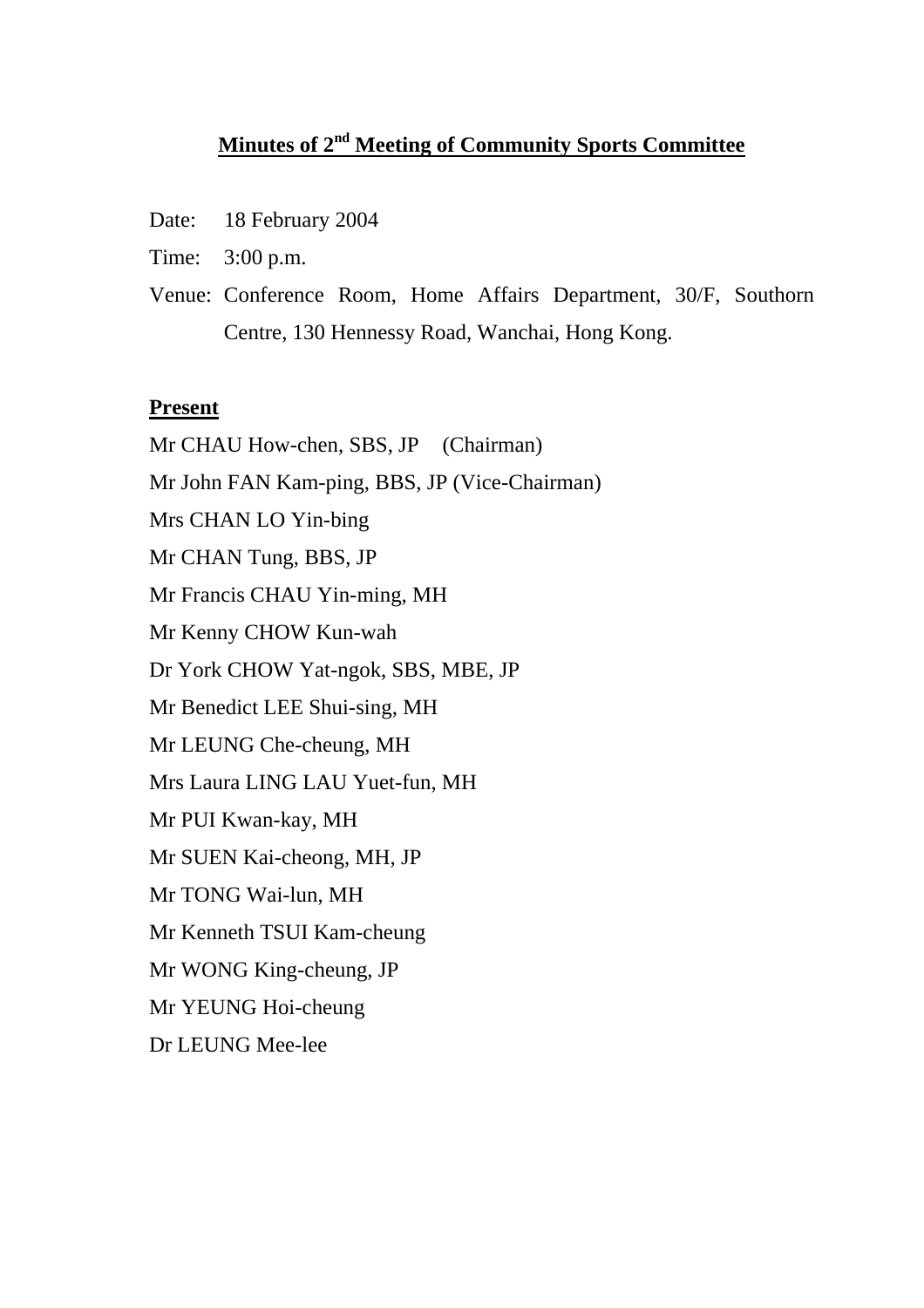## **Department Representatives In Regular Attendance**

| Mr LEUNG Shiu-keung        | <b>Education and Manpower Bureau</b>     |
|----------------------------|------------------------------------------|
| Dr CHAN Wai-man            | Department of Health                     |
| Mr CHAN Wah                | Social Welfare Department                |
| Mr Eddie POON              | Home Affairs Bureau                      |
| Mr Frankie LUI Kin-fun, JP | Home Affairs Department                  |
| Mr Johnny WOO, BBS, JP     | Leisure and Cultural Services Department |

#### **Absent with Apologies**

Mr CHAN Kui-yin Mr Norman CHAN Shui-tim Ms CHAU Chuen-heung, MH, JP Mr Cowen B C CHIU

### **In Attendance**

| Ms Lolly CHIU, JP           | Home Affairs Bureau                      |
|-----------------------------|------------------------------------------|
| Mr Alan SIU, JP             | Leisure and Cultural Services Department |
| Ms Miranda Yeap (Secretary) | Home Affairs Bureau                      |
| Ms YEUNG Yee-wa             | Home Affairs Bureau                      |

# **I. Confirmation of Minutes of 1st Meeting and Notes of Meeting of Brainstorming Session of Community Sports Committee**

The minutes of the  $1<sup>st</sup>$  Meeting and the revised notes of the meeting of the Brainstorming Session of the Community Sports Committee were confirmed without amendments.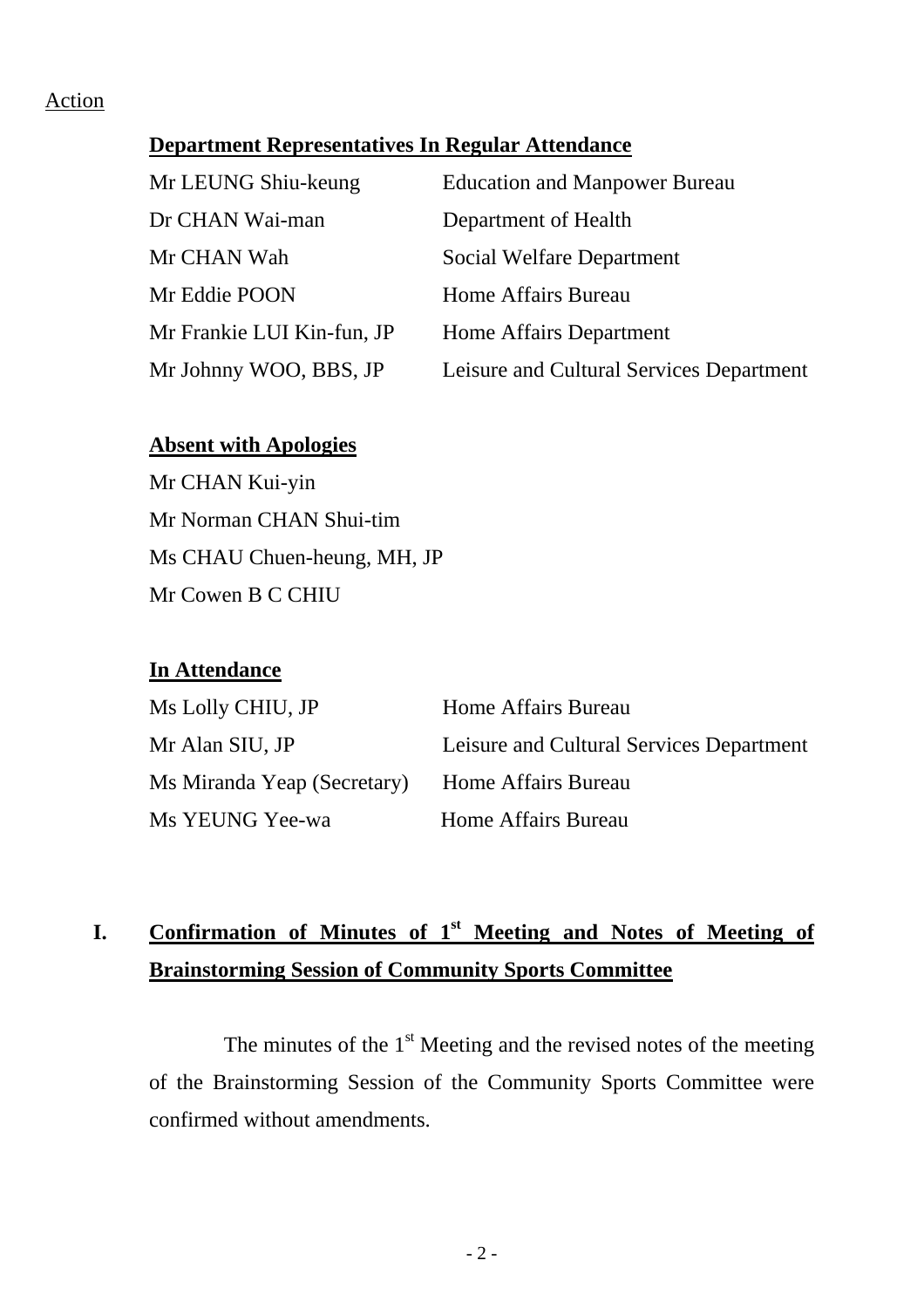## **II. Matters Arising**

### A. Terms of Reference of Community Sports Committee

2. In regard to the revision of the terms of reference of the Community Sports Committee (the Committee), Dr LEUNG Mee-lee relayed the views of the Sports Federation and Olympic Committee of Hong Kong, China (SF&OC) that "the provision and the improvement of sports facilities" should be included in the terms of reference as item 8 because the sports facilities in Hong Kong should be the Committee's concern. Dr LEUNG explained that in view of the hosting of 2009 East Asian Games in Hong Kong, the Committee should advise the government on the provision and the improvement of the existing sports facilities although the Brainstorming Session had only concentrated on the ways to promote community sports programmes with the recreational facilities of the Leisure and Cultural Services Department (LCSD) and other government departments.

3. Since the Major Sports Events Committee (MSEC) had been set up to discuss all matters pertaining to the East Asian Games, Mr Kenneth TSUI queried if it would be appropriate to involve sports facilities in the terms of reference of the Committee. In response, Dr LEUNG said that for the sake of cost effectiveness, some of the sports facilities to be provided or upgraded for the East Asian Games would be open for community/public use and they should reasonably be the Committee's concern.

4. Ms Lolly CHIU added that while all matters pertaining to the East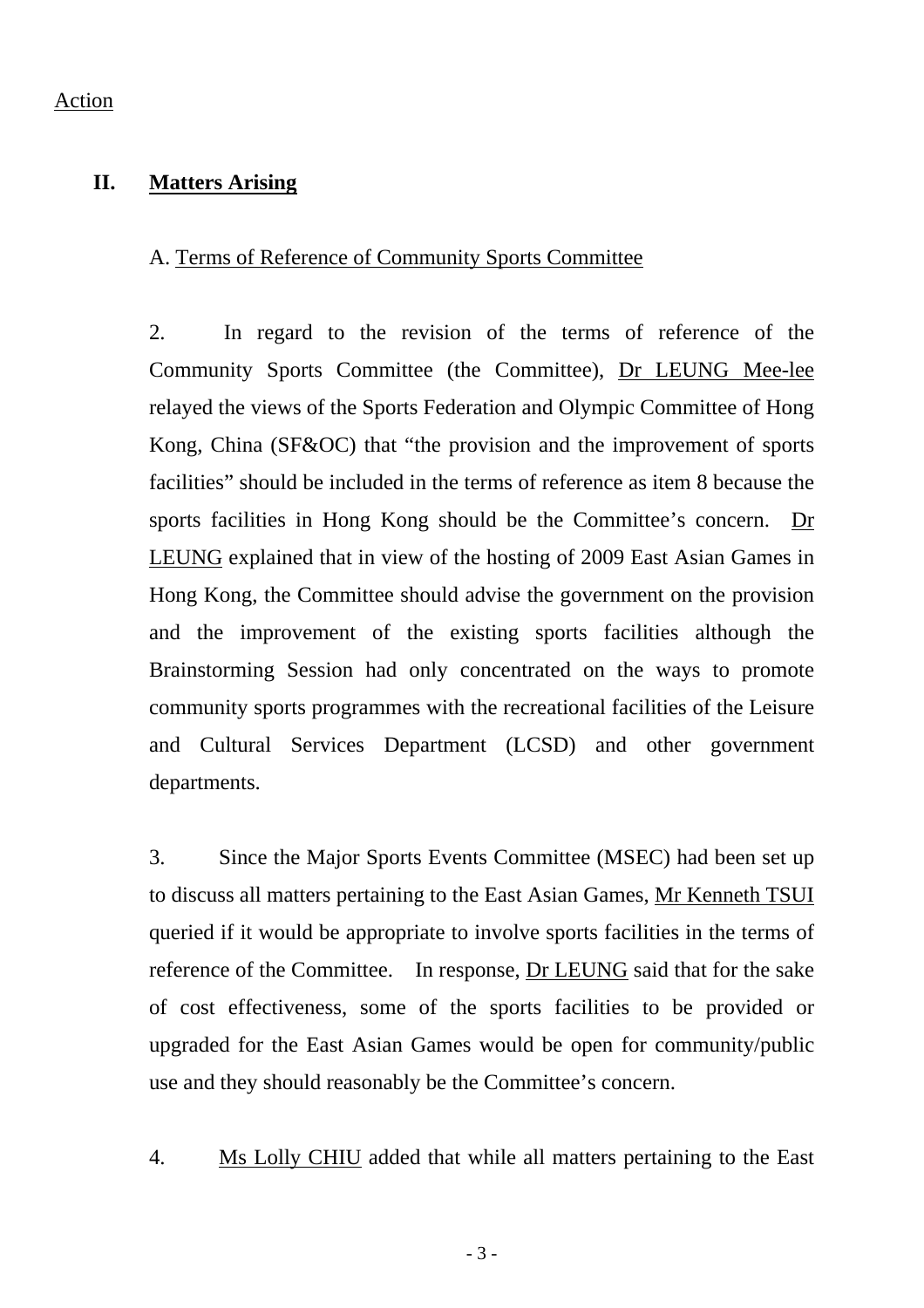Asian Games should be subject to discussion and comment at the MSEC, the form of community participation and support to the East Asian Games could be discussed in the Committee. As to Dr LEUNG's suggestion, apart from planning strategies for promoting the community sports programmes, the Committee should also give due regard to the provision, use and maintenance of all sports facilities as they were basic community facilities. It would be definitely appropriate to involve them in the Committee's terms of reference. Mr Johnny WOO also agreed to put the community sports facilities under the Committee's terms of reference.

5. Considering sports facilities as crucial to promotion of community sports programmes, Mr WONG King-cheung, Mr LEUNG Che-cheung and Mr Kenny CHOW supported Dr LEUNG's suggestion. The Vice-Chairman proposed that the content of item 8 in the terms of reference be "the provision of territory-wide and community sports facilities and the improvement of the existing facilities". The Chairman asked the Secretariat to revise the terms of reference accordingly for members' reference.

The Secretariat

> 6. Dr LEUNG Mee-lee asked whether the funds mentioned in item 7 of the terms of reference included the funds for the National Sports Associations (NSAs). Mr Johnny WOO explained that it included all the funds for the NSAs to promote the development of the community sports except those for elite sports training.

- (B) Brainstorming Session
- 7. The Chairman said that there was intensive discussion during the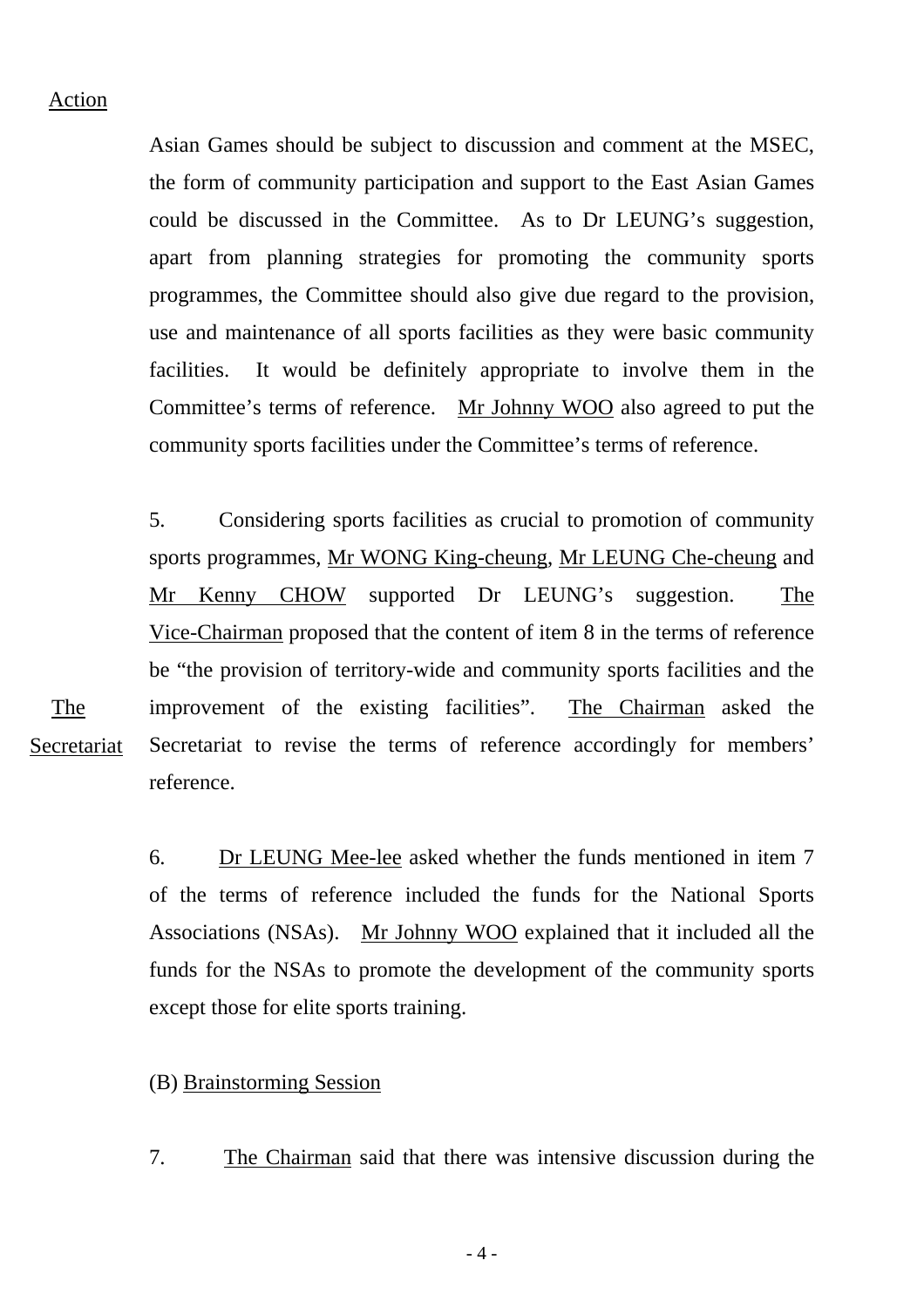Brainstorming Session on 8 December 2003, in which members put forward many valuable suggestions. LCSD would follow up their suggestions. If necessary, similar sessions would be held in the future.

# **III. Planning Strategies for the Development of Community Sports Programmes of Leisure and Cultural Services Department**

(CSC Paper 1/2004)

8. The Chairman invited Mr Johnny WOO, Assistant Director of LCSD to briefly present the paper CSC 1/2004, and asked members to comment on the planning strategies for the development of community sports programmes of the LCSD.

9. Mr Kenny CHOW suggested that there should be co-ordination between the LCSD and other sports institutes and organisations in running programmes under the Young Athlete Training Scheme as well as sports competitions so as to avoid wastage of resources. Mr Johnny WOO clarified that the Young Athlete Training Scheme under the LCSD and the talent identification programme under the Hong Kong Sports Institute (HKSI) were different in nature. The talent identification programme was to identify and train up talented students, while the Young Athlete Training Scheme was to refer youths with sports potential who joined the community sports programme to the NSAs for training. Besides, the inter-corporation competition was hosted by a few major business corporations, while the Corporate Games organised by the LCSD covered 200 or more corporate participants. Both differed in terms of target participants and sport events.

10. Mrs CHAN LO Yin-bing said that the District Sports Associations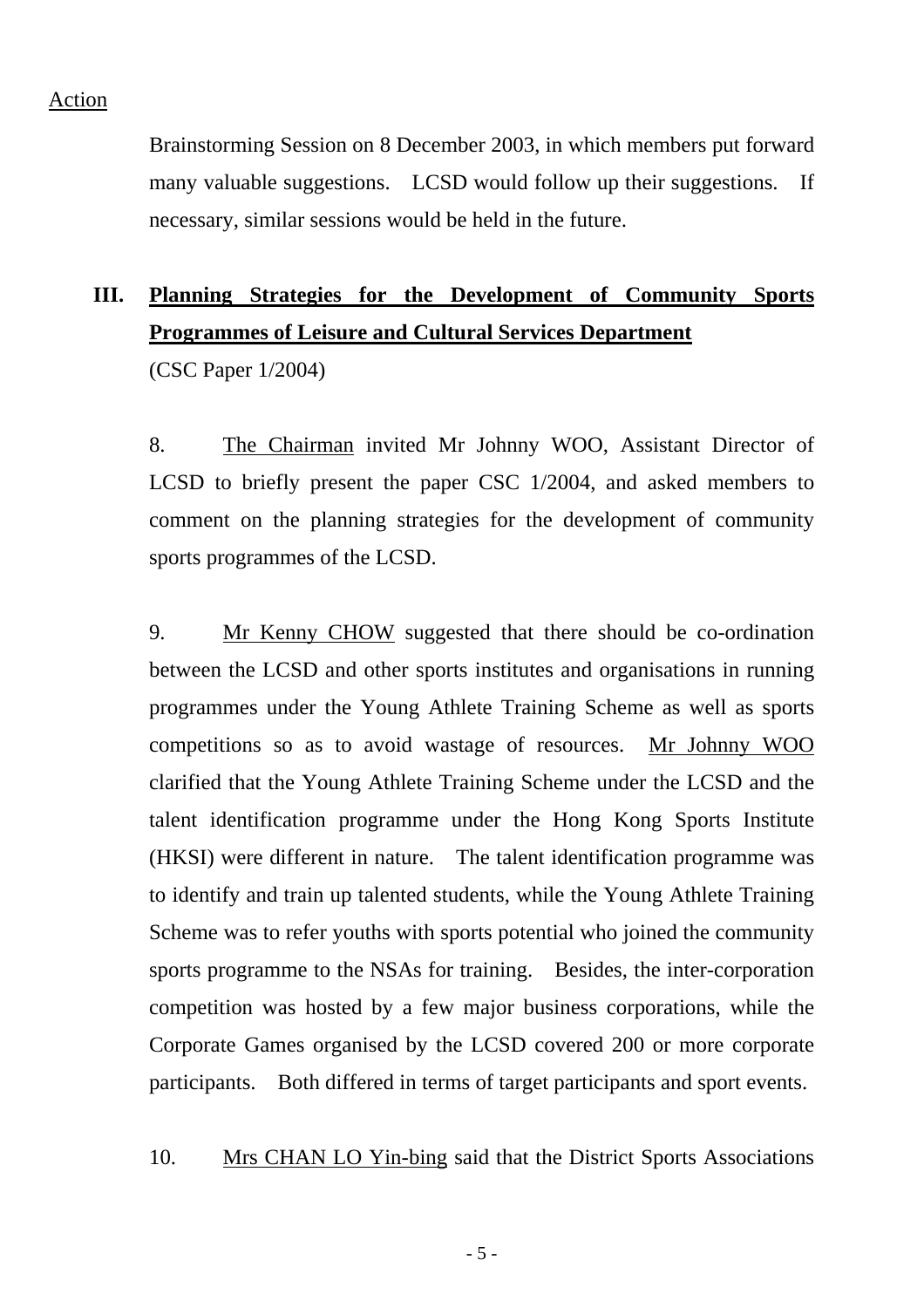(DSAs) focused on the development of various sports programmes and it played a major role in promotion of the community sports programmes. But the paper neglected the significance of the DSAs and failed to specify the funding support to the DSAs in organising the inter-district competitions. Mr Johnny WOO explained that as mentioned in paragraph 4 of the paper, the LCSD would co-organise some programmes with the DSAs to enhance social solidarity. As for inter-district programmes, the LCSD would like to co-organise such programmes with the District Councils and the DSAs under the District Sports Training Scheme. The competitions held by the New Territories Sports Association in the New Territories could be taken into deliberation with a view to promoting the inter-district programmes and enhancing the connection and solidarity of the districts. As there were limited resources for DSAs to organise their programmes, Mrs CHAN hoped that the LCSD would inform the DSAs of the full year provision for the inter-district programmes as soon as possible so that they would plan for the full year sports programmes. Action

> 11. Mr YEUNG Hoi-cheung proposed inviting the Education and Manpower Bureau (EMB) to jointly organise the Young Athlete Training Scheme so that the Scheme would tie in with the student's schedule for sports, examination and lessons, thereby increasing the number of participants. Mr Johnny WOO supported this proposal, hoping that there would be a smooth development in the Young Athlete Training Scheme following the hand-in-hand development of the School Sports Programmes and the school promotional programmes; and that the Committee would help co-ordinate the roles of the schools, the community and the NSAs. Mr LEUNG Shiu-keung welcomed this initiative and said that from the education viewpoint, he fully supported those students with outstanding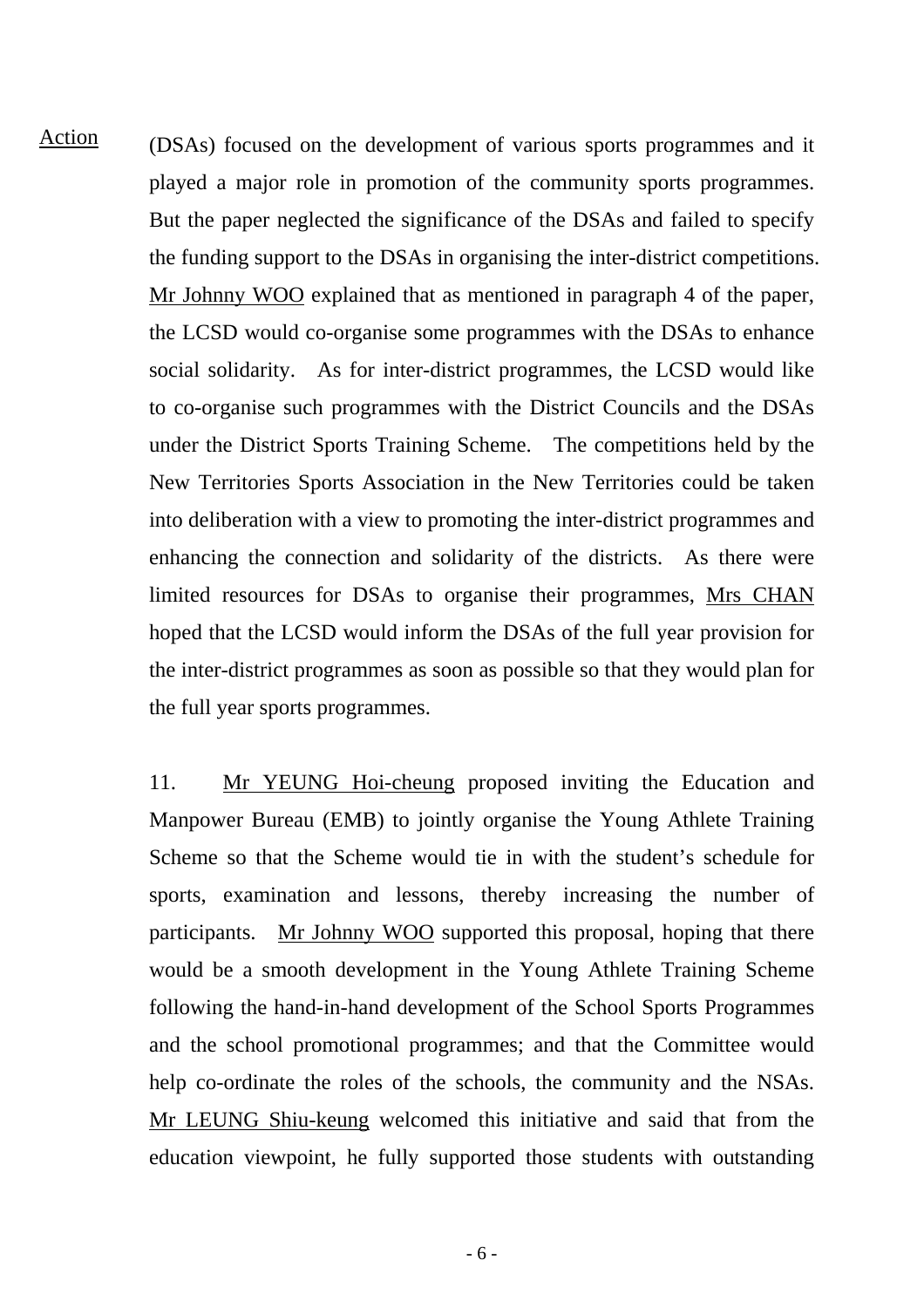sports achievements to develop their talents by joining the Scheme. He also hoped that with good co-ordination, the training programmes would be pulled off by schools. Action

> 12. Mr WONG King-cheung remarked that more facilities were required in the districts to facilitate public participation under the Young Athlete Training Scheme. He also stressed that there should be a series of policies to facilitate training of talented youths to become outstanding athletes. Mr Johnny WOO said that a series of training programmes had been offered to talented youths. Taking football training as an example, he said that participants of the Young Athlete Training Scheme could join the District Football Teams and become members of Team C and even the Hong Kong National Squad through promotion. As for youths whose talent had been identified by NSAs, they could join the youth squad and even the Hong Kong National Squad. Mr Kenneth TSUI and Mr TONG Wai-lun said that the Hong Kong Tennis Association and the Hong Kong Badminton Association were co-organising the "through-train" training programme with the LCSD in order to identify and train up potential athletes for admission to the Hong Kong National Squad. Both parties were working in good harmony and demonstrating a remarkable achievement.

> 13. Mr Francis CHAU proposed that the community sports programmes should target on the participants of the Master Games and the senior citizens and that the Social Welfare Department could co-organise the programmes to encourage the senior citizens and the disabled to do exercise. As for the promotion of sports culture, the government could arouse the interest of the community by organising more spectator sports

> > - 7 -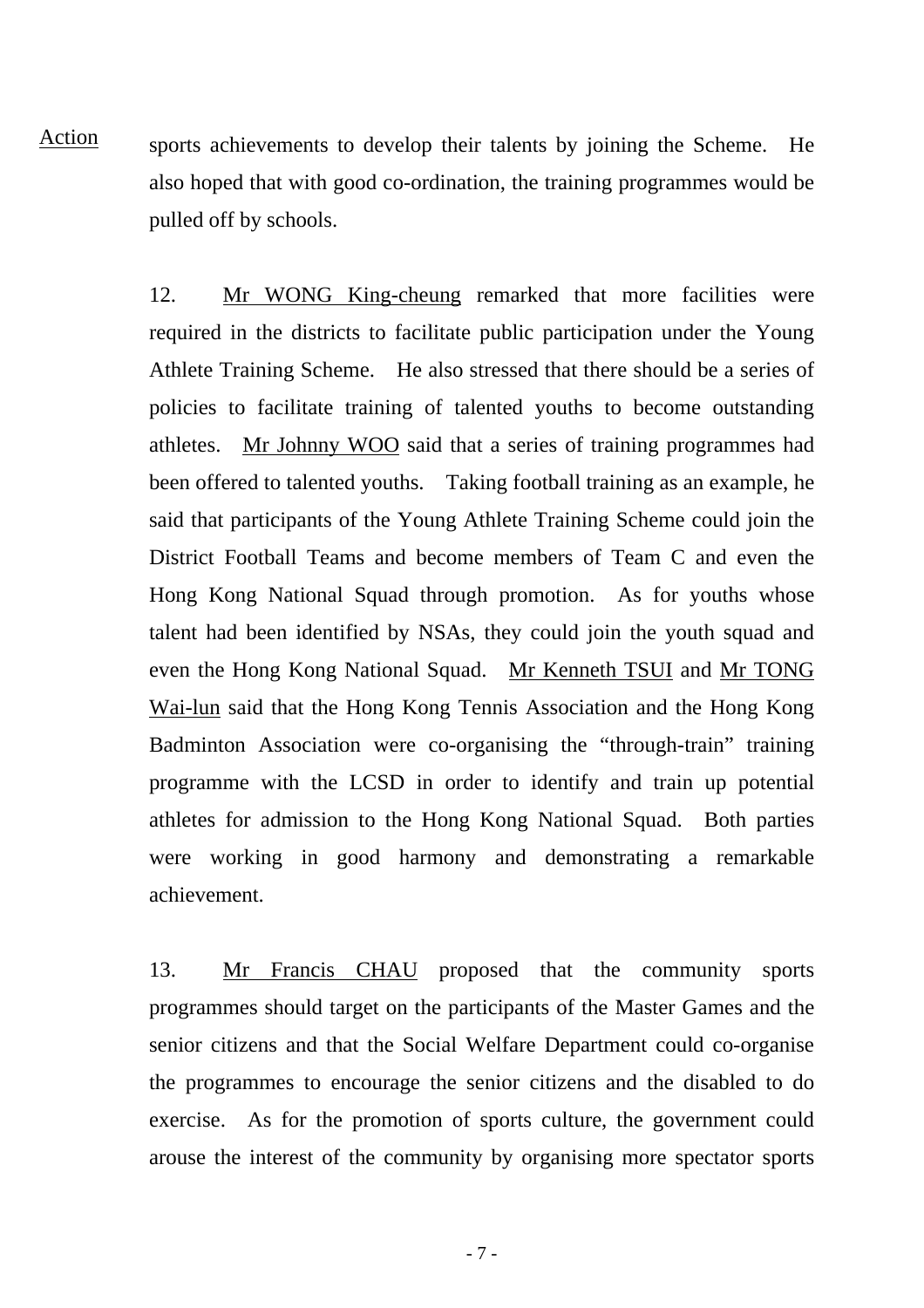events and take sports promotion to another level by offering training for elementary coaches or referees. In order to encourage the community to do more exercise, the authorities concerned could consider issuing certificates to those regular attendees. Due to the stringent financial situation, the District Councils should allocate more resources to sports while reducing the expenses on other activities such as tours. In this regard, LCSD could issue a guideline to the District Councils for reference. Mr Johnny WOO thanked Mr CHAU for his suggestion and said that LCSD would later on brief the District Councils on the change and strategy of sports policy as well as apply for more funding for development of the community sports. He added that the "Healthy Exercise for All" Campaign jointly organised by the LCSD and the Health Department proved to be very successful in encouraging the community to do more exercise for maintaining their health. Action

> 14. Mr Benedict LEE said that some participants of the district sports competitions were so active that they had deprived the others' entry opportunity. Mr Johnny WOO admitted that such case was unavoidable as those residing, studying or working in the district were eligible for entering the district sports competitions. However, the revised regulations of the inter-district competitions had accorded priority to the locals for entry whilst those from other districts would be allowed to use the remaining quotas.

> 15. Mr Kenny CHOW remarked that the promotion of sports should target on those lacking in exercise and that there should be full co-operation and co-ordination among the organisations, NSAs and departments in actively promoting the community sports programmes. Mr Alan SIU said

> > - 8 -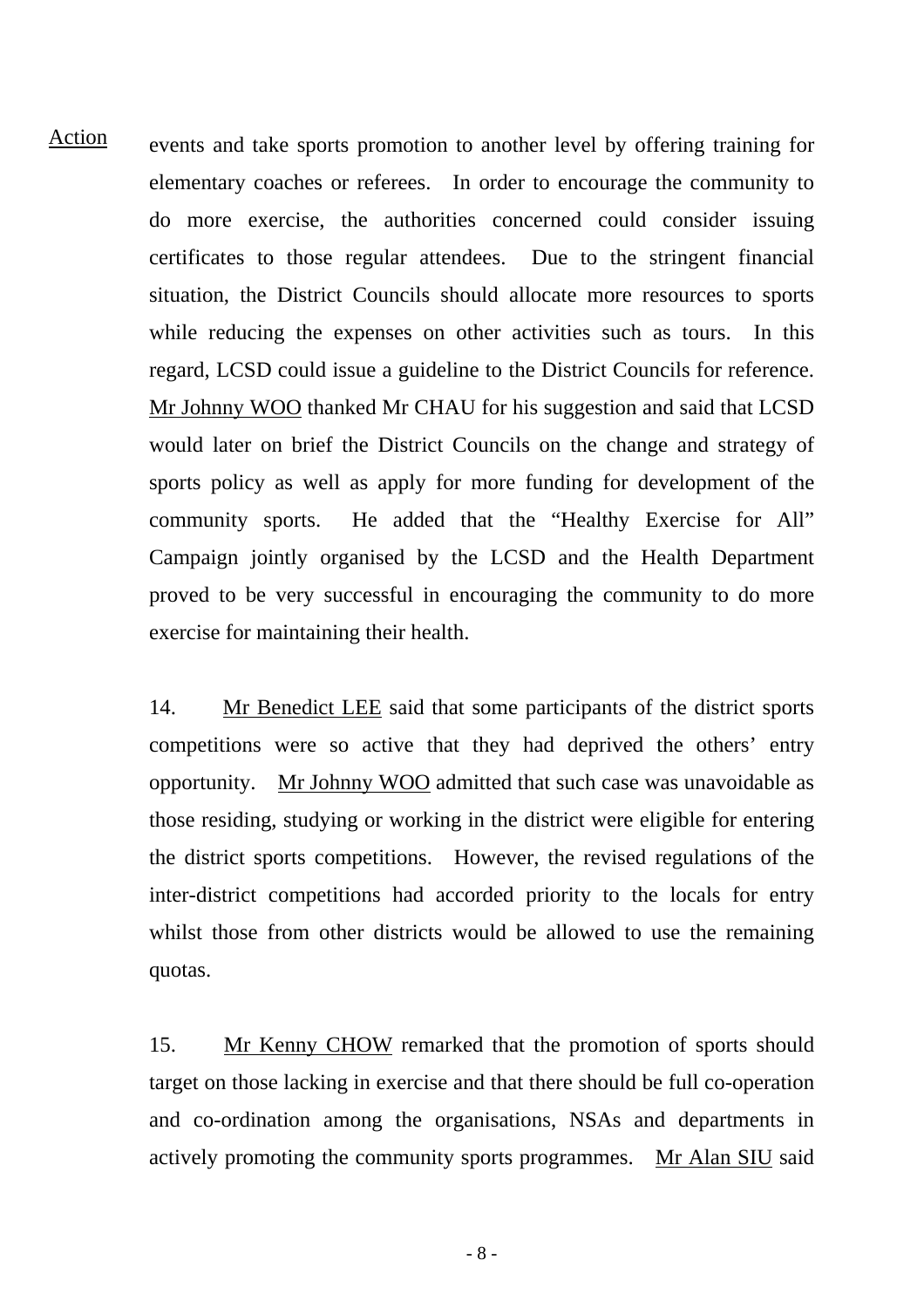that apart from promoting "Healthy Exercise for All" programmes in all levels, LCSD had been collaborating with the Department of Health and the EMB in raising the public awareness of the benefit of sports to good health and attracting public participation by introducing an award scheme. Members could continue to offer advice on this item for reference. Action

> 16. The Chairman thanked members for giving their opinions on this item, and asked the Secretariat to refer the views collected to the LCSD for consideration.

# **IV. Establishment of Student Sport Activities Co-ordinating Sub-Committee (SSCSC)**

(CSC Paper 2/2004)

17. The Chairman invited Mr Johnny WOO, Assistant Director of LCSD to present the paper, and asked Mr LEUNG Shiu-keung to give a briefing on the way forward of the EMB in promoting student sports.

18. Mr LEUNG Shiu-keung stated that, in the curriculum reform of late, the EMB had classified the current subjects into eight Key Learning Areas which included physical education. EMB found that, in addition to academic learning, the students should attach importance to whole-man development so as to cultivate a positive attitude towards sports, and make it a good habit to participate in sports activities. He hoped that the community sports clubs could offer opportunities for students to further develop their potential outside the school. Mr LEUNG also remarked that the EMB supported the establishment of the SSCSC in the hope that it might assist the LCSD in promotion of sports at school. He provided the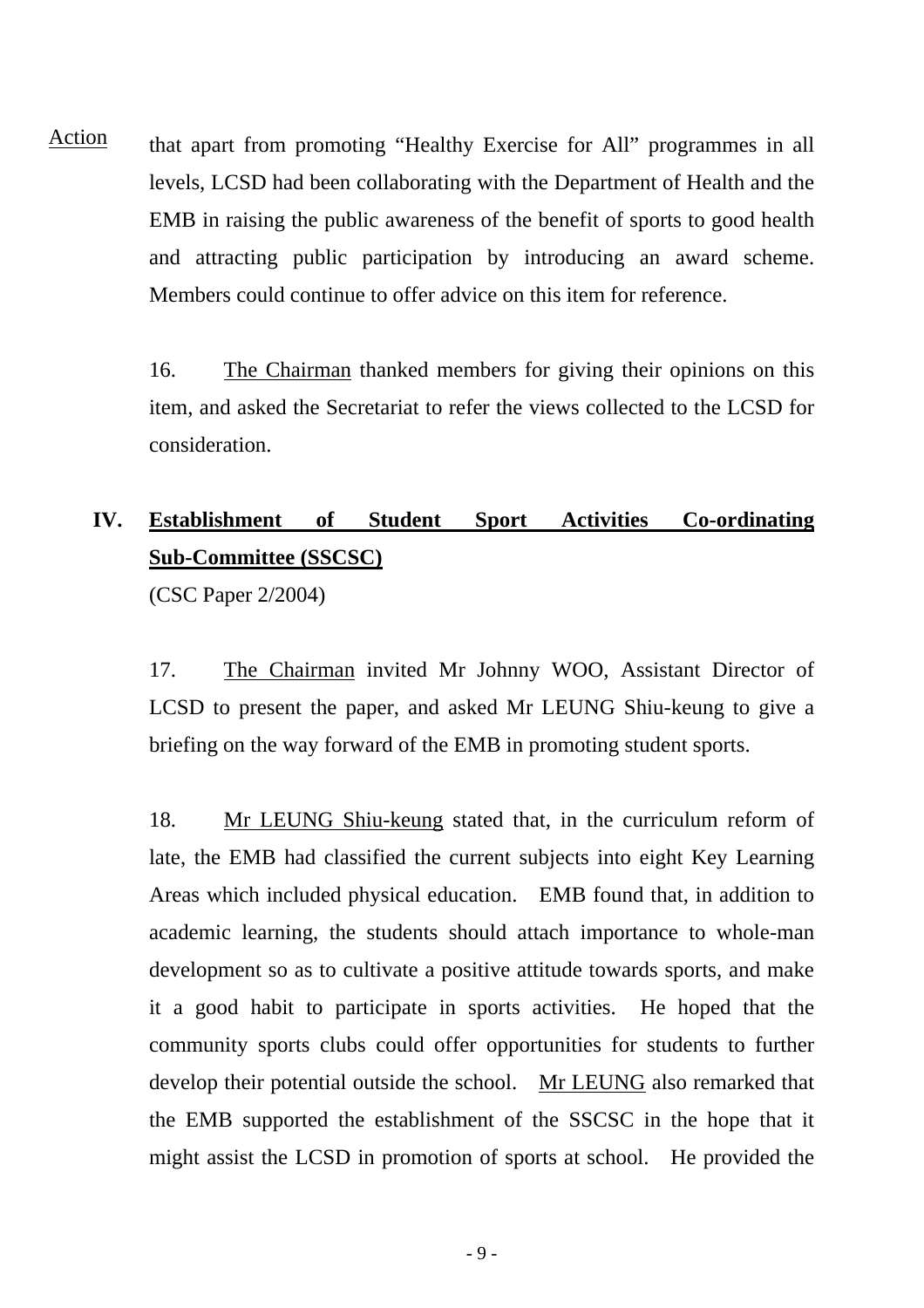EMB's guideline of the Learning Areas published in 2002 for members' information.

19. Mr Francis CHAU inquired whether the funding for primary schools, secondary schools and tertiary institutions could be merged upon the establishment of the SSCSC, and asked about the difference between the SSCSC and the previously-formed advisory committees over their terms of reference. Mr Johnny WOO replied that the advisory committees merely offered their advice on the School Sports Programmes of the LCSD, while the proposed SSCSC had a wider scope of terms of reference and functions. The SSCSC could advise, through the Committee, the Sports Commission to be established, on the government's overall policy for promotion of student sports, the related work of the LCSD and the funding for the Hong Kong Schools Sports Federation (the Federation).

20. In response to the concern raised by Mr CHAU on the funding for primary schools, secondary schools and tertiary institutions, the Vice-Chairman stated that the funding from the LCSD, EMB and Hong Kong Sports Development Board (HKSDB) to the Federation was mainly for holding inter-school competitions among secondary schools and primary schools territory-wide. Mr YEUNG Hoi-cheung added that when the Federation held a sport event, they would solicit entry fees from schools to pay for the referees' remuneration and, when necessary, resort to their reserve to hold such an event.

21. Mr CHOW Kun-wah clarified that the funding for the sports programmes held by the tertiary institutions in 2002-03, which mainly came from their entry fees, was to cover expenses relating to the venues, referees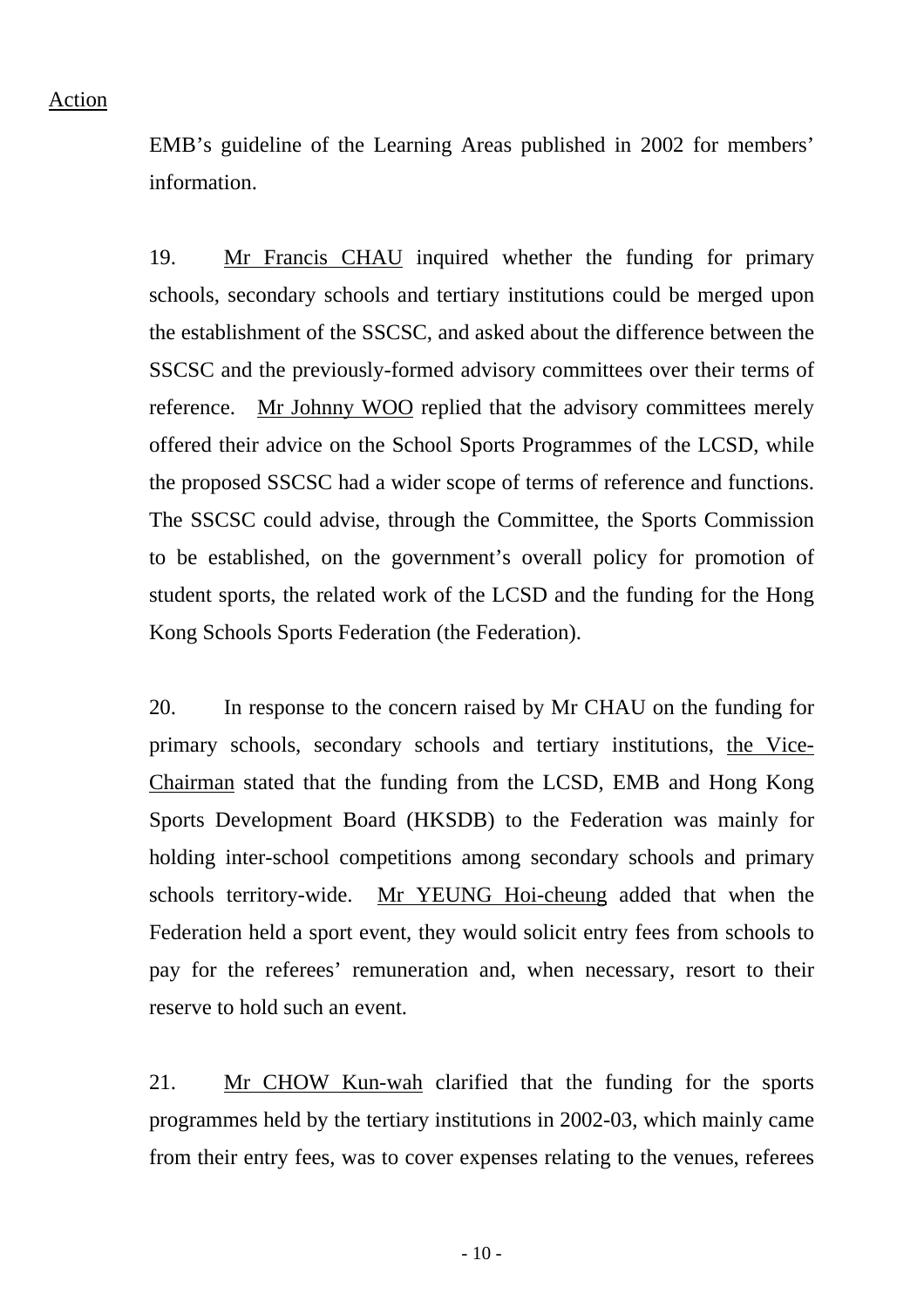and the staff. He said that the part of funding from the HKSDB was to support the participation of national squads in the overseas events, and the rest of funding came from sponsorship of the members. Dr LEUNG Mee-lee added that the staff who assisted in the programmes held by the tertiary institutions were volunteers without receiving any pay and they had requested the LCSD to review the concerned policy.

22. Although there could be some co-ordination with primary schools and secondary schools as their policies were closely related to the government, Mr Benedict LEE was doubtful that the government could influence the tertiary institutions in running sports programmes because they had their own sports policies and venues, and therefore did not need the government venues. Mr Johnny WOO replied that the SSCSC might forward their opinions towards the tertiary institutions to the relevant departments for reference. He also reported that the LCSD had received a request to award the tertiary institutions priority to use the government facilities.

23. Dr CHAN Wai-man commented that the SSCSC was tasked to promote sport popularization, not to train the elites. Seeing that a lot of pupils were overweight, she suggested that the SSCSC should call upon the parents to encourage students to do more exercises in order to achieve physical fitness, and the SSCSC should focus on the discussion of this issue.

24. With the consensus of members, the Chairman announced the establishment of the SSCSC which was comprised of representatives of the EMB and the Health Department, and the convener was Mr John FAN, the